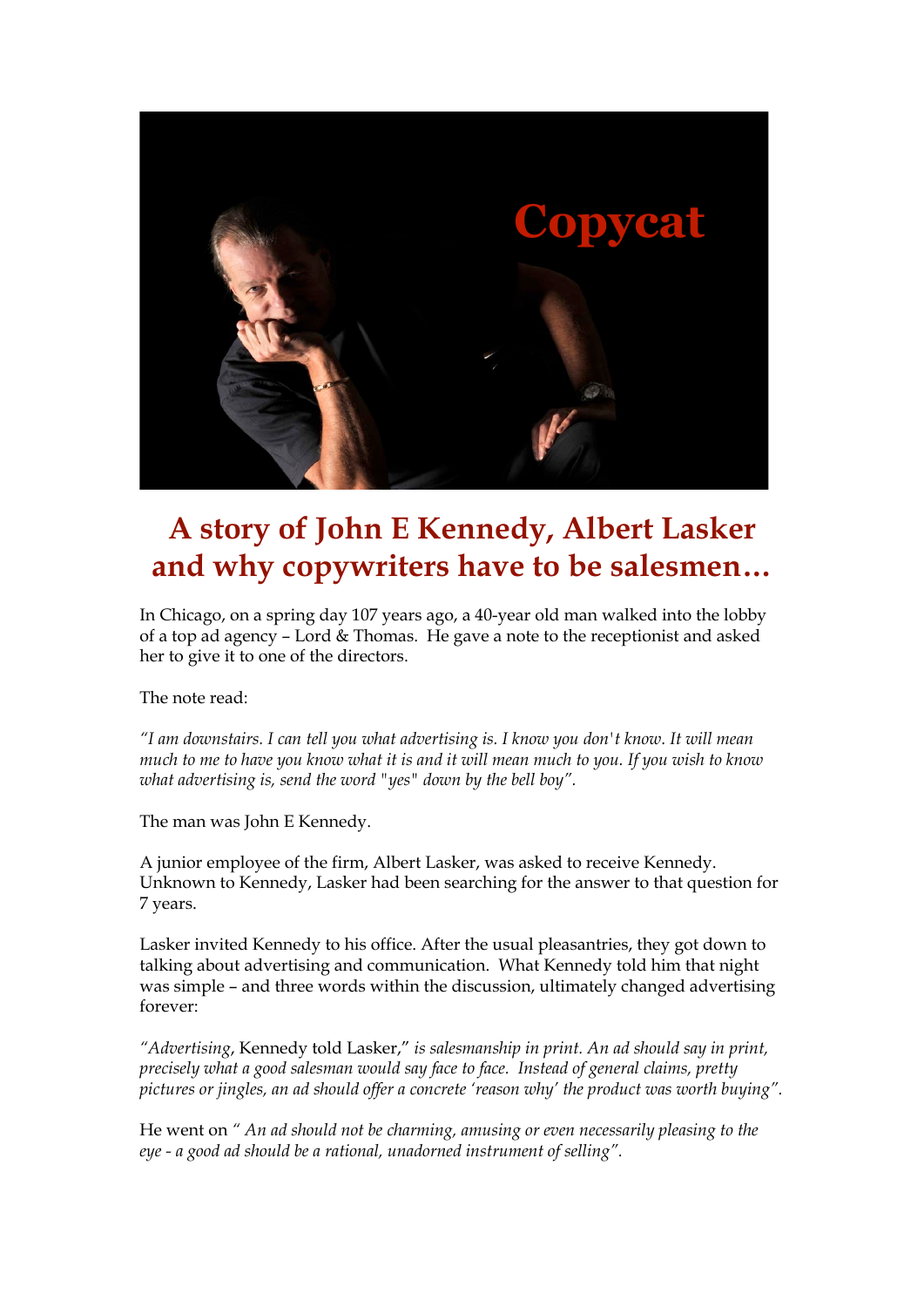Lasker was transfixed by Kennedy. He was so confident. So assured. He just let him continue, which he did. *"True 'reason why' copy is logic, plus persuasion and conviction, all woven into a certain simplicity of thought – pre-digested for the average mind, so that it's easier to understand than to misunderstand it".* 

He added that, *"copy is much more than typographical dress"*

To Lasker, this was an epiphany. He had never heard anything so logical, so correct and so *right*. He knew this was a pivotal moment in his life. Until then, many obscure definitions had been banded about to describe advertising and how to do it.

Perhaps the most famous was the motto of A.J. Ayer, then the leading US agency. They said to get good advertising you must "Keep everlastingly at it".

Well, I suppose that's correct. But it was not exactly inspirational stuff. No wonder Lasker wouldn't let Kennedy go. Unbelievably, they talked until 3am the next morning.

Lasker hired Kennedy as his chief copywriter the next day. His influence was immediate. He wrote ads in a visually distinctive style, hard hitting, with lots of italics and underlining - and they were very successful. Predictably, his style was quickly imitated by other agencies.

Kennedy's beliefs were soon interwoven into the agency culture. He quickly got all the creatives together in the agency early on - and told them this:

*"Advertising should be judged only by the goods it is conclusively known to sell, at a given cost. Keeping the name before the people",* he said, *"is wrong – and salesmanship on paper is right".*

Lasker trumpeted the Kennedy approach at every opportunity. His support and belief in the man was total. And, as the results came through, he told a friend over lunch one day that, *"we saw more clearly than ever, that basically it is copy that makes advertising pay"*

Once he was established in the agency, Kennedy then decided to write down his principles, so they could be taught to other copywriters in the agency.

Kennedy became the highest paid copywriter in history, because his copy made fortunes for his clients. It was reported that he earned a staggering \$52,000 a year.

This was in 1905!

Today, the only documents that survive with Kennedy's name on them, are Reason-Why Advertising, The Book of Advertising Tests (which is basically the same as Reason-Why Advertising, but with a couple of added chapters - one of which is purely promotional and non-instructive in nature), and Intensive Advertising.

Many people have made millions by following Kennedy's principles. And many more can do the same, if his proven principles are embraced correctly.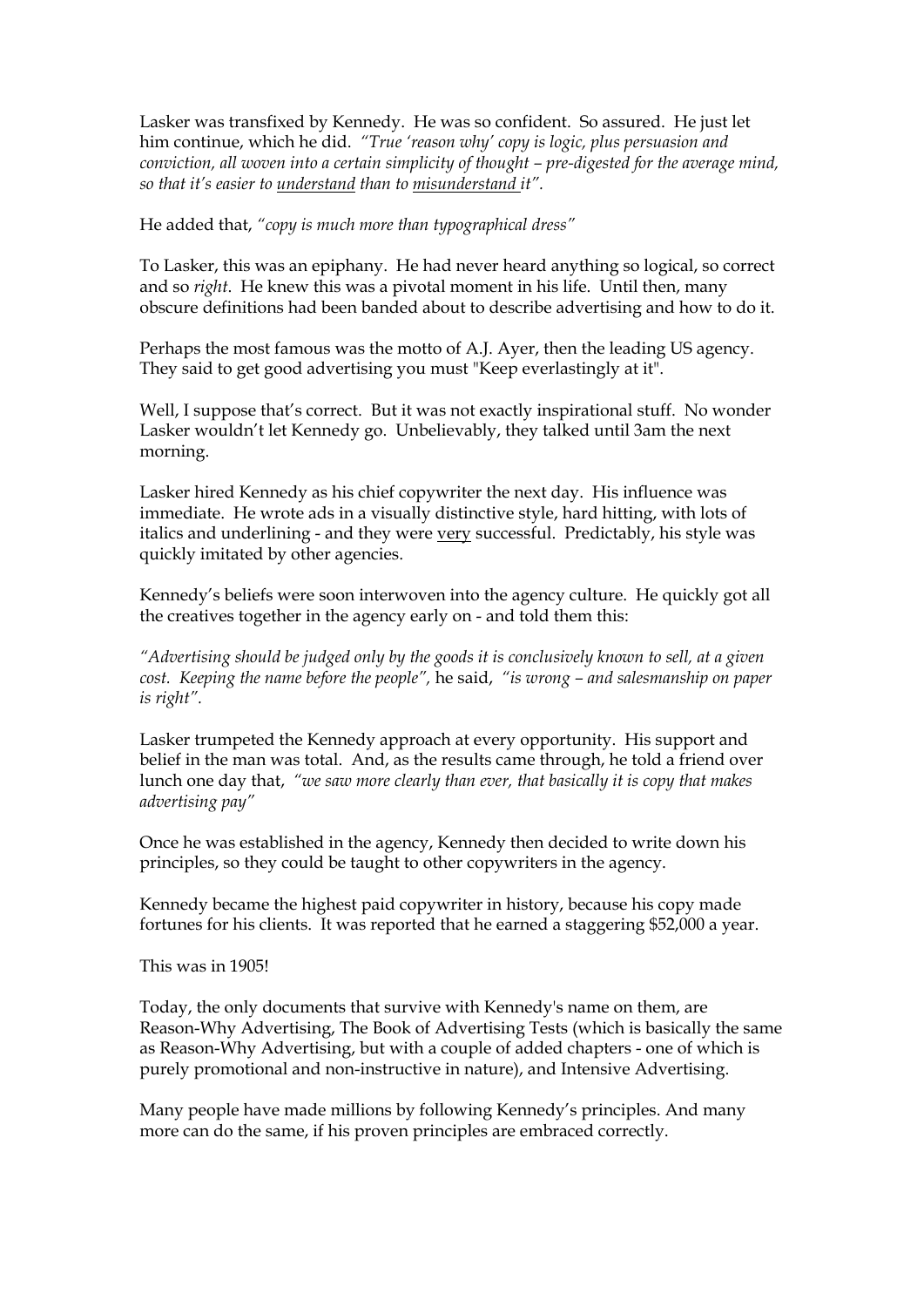But I can tell you, that very few out there today, will bother. Why is this?

I believe it's because marketers and advertisers today, do not think that anything pre-digital has any value in today's marketplace. As Steve Harrison pointed out in his superb book '*How to do better creative work' -* an awful lot of damage was done in this area, by a digital pundit called Seth Godin, in his book '*Permission Marketing'.*

Godin attacked what he called 'interruption marketing' – which he described as creative work that aimed at stopping the prospect, by getting their attention and delivering the sales message through traditional channels.

In other words, *contemporary direct marketing*. An approach that had been hugely successful in its current form for nearly a century and, when done correctly, was still delivering incredible returns for clients.

But Godin dismissed all that with a wave of his hand. He suggested that such an approach was not working and would soon be replaced by digitally-led permission marketing. This was the way forward, he predicted.

A lot of people bought it. Agency folk and clients. Of course, this was 1999 - and any article containing the word *digital* around then, was instantly believed and adopted. More people in marketing were seduced by digital in that 2-year period, than by anything before or since.

At that time, there were many examples of pimply anoraks who had been playing with computer games in their back bedrooms for years, suddenly writing articles or books about digital - and they became gurus overnight.

Well, I can tell you this, Godin was wrong. Miles out. So were a lot of the people that piled in after him. And so are the blinkered marketers that believed him then and, staggeringly, continue to do so now.

I see this blinkered attitude for myself personally, many, many times. Here's an example of what I mean. When I present Creative and Copy Masterclasses, Seminars and Workshops around the world, I always offer the delegates a FREE book at the end of the show.

The book is recognised as probably the greatest ever written in our business. It is *Scientific Advertising* by Claude Hopkins. It was written in 1920.

David Ogilvy said of Claude's book *"Nobody, at any level, should be allowed to have anything to do with advertising, until he has read this book 7 times. Every time I see a bad advertisement, I say to myself –"the man who wrote this copy has never read Claude Hopkins. If you read this book of his, you will never write another bad advertisement – and you will never approve one, either".*

I offer it to everyone in my audiences for FREE. All delegates have to do, is email me and request it. I send it to them with no catches. I tell them this at the event and I also read out David's quote. I do this because I just want them to have the book, as it will help them with the challenges they will be facing now and in the future.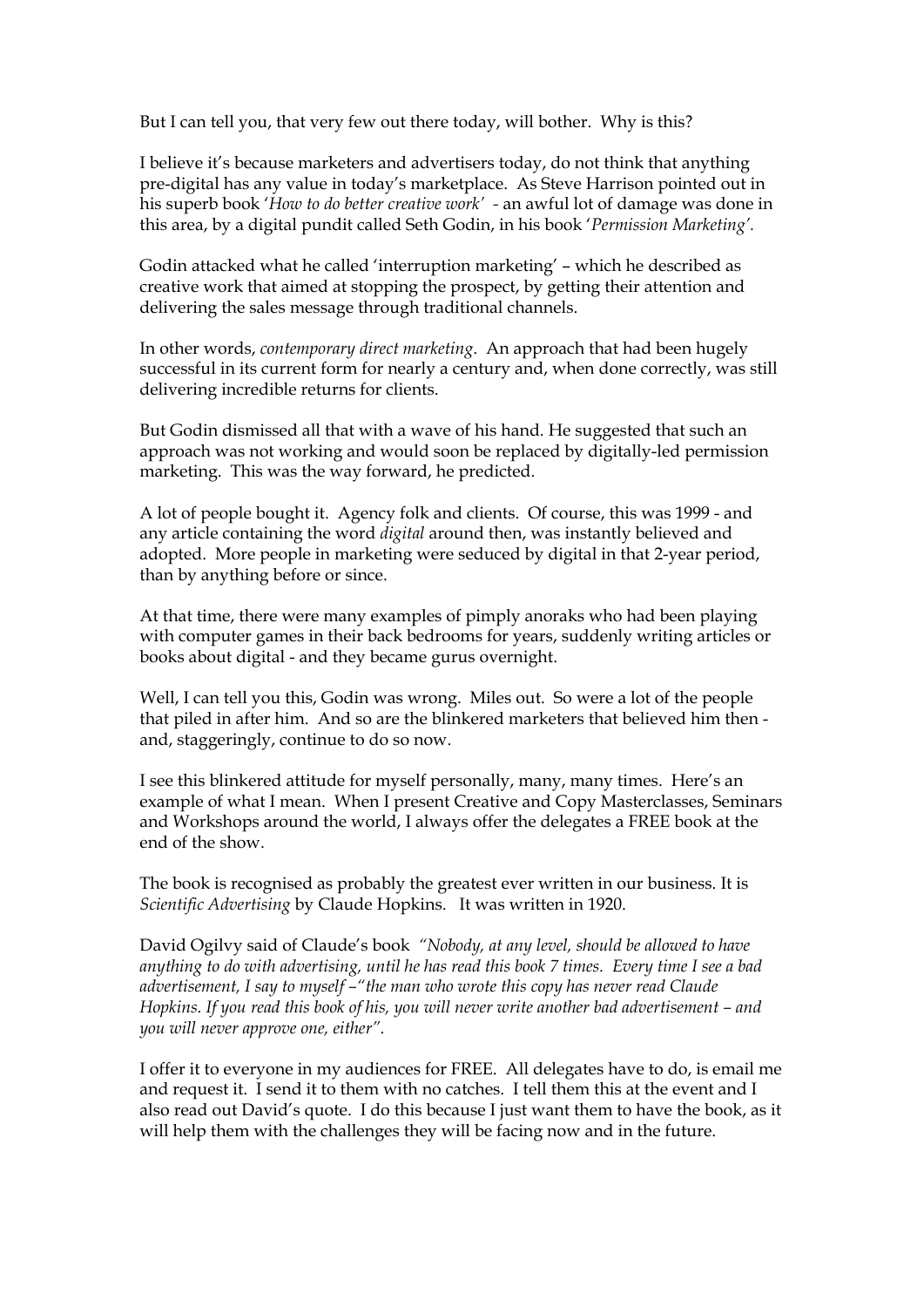But only about 15% send for it. It is amazing to me.

Why don't the other 85% send for it? It's a classic and it's FREE. It's a book that is relevant to their daily challenges, yet they choose to ignore it.

Clearly they are interested in the subject of direct marketing and communication. They wouldn't be at the event otherwise.

But they ignore the opportunity of getting a FREE masterpiece. Explain it to me please – because I simply do not understand it.

Incidentally, Claude Hopkins succeeded Kennedy at Lord & Thomas. He was so talented that Lasker hired him at the then unheard of salary of \$185,000 a year when the dollar was worth 8 times more than it is now - and tax was almost nil.

Yes, he was *that* good.

Let me tell you this. As strongly as I can. This book – and Kennedy's before it, are totally relevant to today's marketing challenges. Whatever you may think to the contrary, you are wrong. Very wrong.

Yes, they were written decades ago - and yes, the language and examples are dated. But, readers of these books will learn many of the tested and most effective methods of the most important thing in our business – the art of selling.

What worked then, will almost certainly work now. As has been said many times, but rarely understood – 'times change, but people don't'.

The key elements of how and why we respond to marketing and promotional messages is the same today, as it was then. How to connect, attract, influence and sell, is a specialist talent.

Kennedy and Hopkins had it in spades. And these skills were passed on through the generations, to greats like Caples and Ogilvy and are embraced by current giants, including Drayton, Steve Harrison and Murray Raphel, to name but three.

It's a rare expertise. And understood by literally a handful of people around the world. An Andy exaggeration? I don't think so…

Many have made millions by learning from these books. But many more people have lost millions by ignoring them. And that group is growing. Because, in this business, we have forgotten how to sell.

As Claude Hopkins said, *"I consider advertising as dramatic salesmanship".* 

He was spot on. But why do people ignore this? Why is current advertising and marketing so bad? Because no one studies anymore. No one tests either.

And most don't give a flying fig about either. They simply don't see, that what you don't know, can hurt you more than you realise.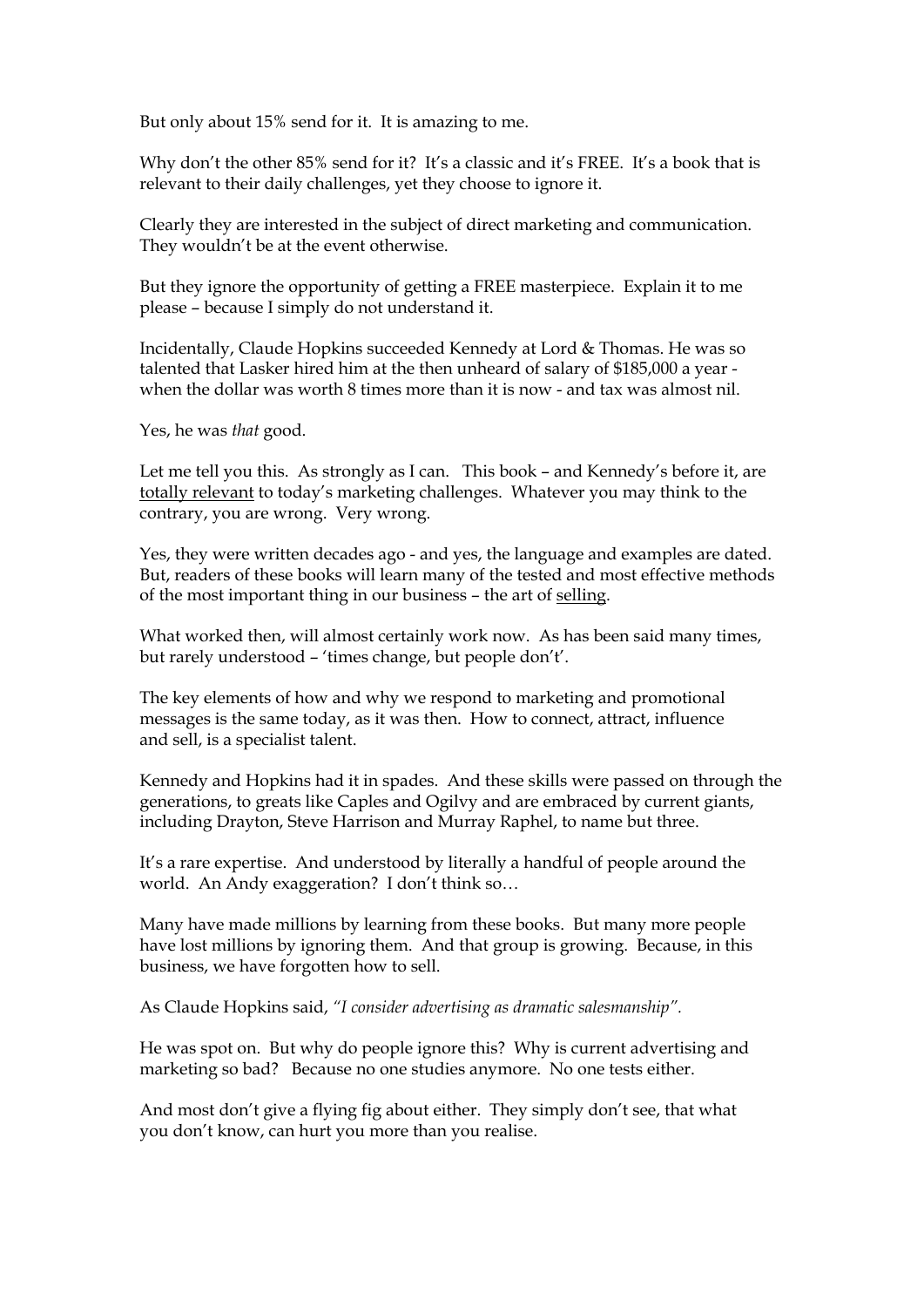I am reminded of a quote by another great in our business - Raymond Rubicam. Raymond also became disenchanted with the business and the quality of work he was seeing. He said, many years ago, *"a lot of people writing copy for advertisements, should be digging sewers".*

Nothing much has changed then…

Surely copywriters know that the first duty of an ad, is to get the reader's attention. To stop and hold the eye of someone turning the pages of a magazine and newspaper?

Surely they know this? Don't they? I'll let you answer that, after you have opened that magazine on your desk, or turned the pages of your favourite newspaper.

Don't worry. I know the answer.

As has been said hundreds of times, aesthetics have absolutely nothing to do with advertising. Yet, the creative charlatans continue to ignore this proven fact…

David Ogilvy said years ago – *"Advertising has got to sell. In writing ads, act as you would, if you met the individual buyer face to face. Don't show off. Don't try to be funny. Don't try to be clever. Don't behave eccentrically. Measure ads by salesman's standards, not by amusement standards".*

Leo Burnett endorsed this when he said, *"Advertising says to people, Here's what we've got. Here's what it will do for you. Here's how to get it."*

Do you notice how similar these two quotes are to Kennedy's earlier quote? Not a coincidence. It's two legends in our business, passing down and endorsing correct and proven principles.

Surely that's how you get better, isn't it? Learning from people who are better than you. People who study. People who test. People who recognise that by obeying and embracing certain proven principles, they will make more money.

An article like this, would not be complete, without a quote from the wonderful Rosser Reeves. So, here's a reminder of the great man and his own view on this subject:

*"Each advertisement must make a proposition to the consumer. It must be one that the competition cannot or does not, offer. It must be so strong that it can move the masses to spend millions on your product"*.

Sometimes, of course, this can result in contentious or abrasive advertising. But don't let that worry you. As Rosser said, *"Do you want to be rich – or do you want to be liked?* 

I started this article about two giants in our business. I will finish it with the same two giants.